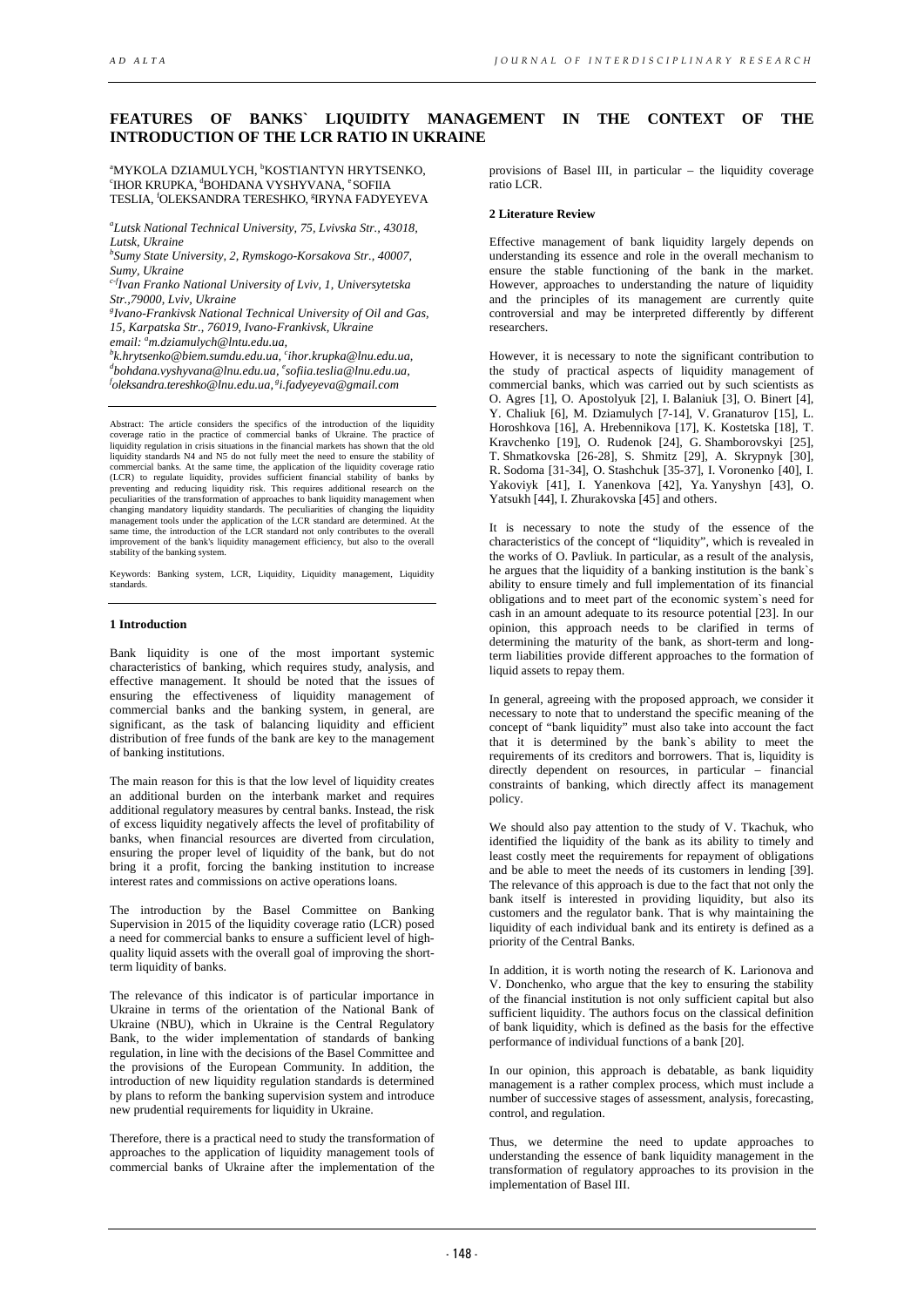## **3 Materials and Methods**

For a long time, liquidity regulation of commercial banks was based on the requirements of regulatory banks to comply with mandatory liquidity ratios, which differed in terms and timing of liquid assets included in the calculation. Since the liquidity management of banks is done by forming a certain structure of their assets based on the definition of mandatory liquidity ratios, the difference in the order of their calculation makes it possible to conduct an analytical assessment of changes in approaches to liquidity management. At the same time in Ukraine, instantaneous and current liquidity were regulated by N4 and N5 standards, respectively.

The instantaneous liquidity ratio (N4) characterizes the minimum amount of highly liquid assets that a bank needs to meet its current obligations during one transaction day. The calculation of this standard is carried out by the following method:

$$
N4 = \frac{A_{hi}}{L_c}
$$

where: Ahl – highly liquid assets;  $Lc$  – current liabilities of the bank.

The regulatory value of the coefficient N4 must be at least 20%, i.e. at any time 1/5 of all assets of the bank must be in the form of money and their equivalents to meet this requirement.

The current liquidity ratio (N5) characterizes the minimum required amount of the bank`s assets to ensure the fulfilment of the current amount of liabilities within one calendar month. Its calculation is as follows:

$$
N5 = \frac{A_{31}}{L_{31}}
$$

where:  $A_{31}$  – assets with a maturity of up to 31 days; L 31 – liabilities of the bank with a maturity of up to 31 days.

The normative value of the N5 coefficient should be at least 40% [21].

In accordance with the recommendations of the Basel Committee, the Association Agreement with the EU, and the NBU plans in accordance with the implementation of EU legislation in Ukraine, these standards in the liquidity management system are replaced by bank liquidity risk management using the LCR ratio. This process is based on the norms of Directive 2013/36 / EU (CRD IV), EU Regulation № 575/2013 (CRR), and EU Regulation №2015 / 61 and provides for increasing the resilience of Ukrainian banks to short-term and long-term liquidity shocks.

The calculation of the LCR coefficient is performed according to the following method [38]:

$$
LCR = \frac{High\_quality\_liquid\_assets}{Net\_cash\_outflow\_within\_30\_days} \ge 100\%
$$

In the process of calculation it is necessary to comply with the following requirements for high-quality liquid assets allocated in the structure of the bank`s assets:

- The assets must be unencumbered within 30 days, i.e. there are no legal/contractual/regulatory/tax or other obstacles to their transfer, sale, or other alienation;
- At any time the assets can be converted into cash without loss of value;
- Assets have a low level of risk, low volatility, their value is easy to determine with the appropriate level of reliability;
- Assets are not issued by the bank or its affiliates;

 $\blacksquare$  For securities additionally – assets are objects of the active market and/or are accepted by the NBU as collateral for refinancing operations.

It should also be noted that according to the requirements of the NBU in Ukraine, the calculation of LCR is carried out in two positions: in all currencies and in foreign currencies in the hryvnia equivalent.

## **4 Results and Discussion**

In practice, the bank`s liquidity management is implemented through a mechanism for the regulatory bank to establish regulatory restrictions in the field of forming a portfolio of assets of a commercial bank in order to ensure its solvency. The bank`s management forms an asset management policy based on established regulatory requirements, focusing on the fact that a certain part of the bank`s available resources will not be directly involved in active operations and will not make a profit, but will ensure compliance with the bank`s obligations to depositors.

For a long time, liquidity management was based on mandatory compliance with liquidity standards, which set specific requirements for various groups of assets, the presence of which to a certain extent was mandatory for the bank in a certain period of time. At the same time, the liquidity management mechanism of commercial banks is focused on solving problems with the fulfilment of their obligations mainly in the short and medium-term.

In general, it should be noted that liquidity ratios are not only mandatory standards but also play an important role for commercial banks themselves, ensuring an adequate level of confidence in them by depositors in times of financial instability in the markets. In addition, compliance with liquidity standards helps to increase confidence in the field of short-term interbank lending, in particular – on overnight loans.

In Ukraine, such standards included the liquidity standards set by the National Bank of Ukraine N4, N5, N6, compliance with which allowed the bank to meet its obligations within one day, one month, and one year [21]. However, this approach was based on the established relationship between the volume of assets and the volume of liabilities [5]. This approach has resulted in two key issues:

1. During periods of market growth, banks did not receive part of the profit from assets that were not involved in operating activities but remained in the bank`s accounts to ensure compliance with liquidity ratios.

2. During the crisis, banks suspended operations, accumulating a huge excess of liquidity. However, the extremely high values of liquidity ratios were no signs of the bank`s overall solvency, as liquidity did not affect the cash gaps in banks` balance sheets. All this distorted the NBU`s liquidity management mechanism for the banking system as a whole.

In addition, the N5 standard did not take into account the fact that not all deposits could potentially leave the bank and, in turn, not all loans will be repaid. Therefore, the specifics of this standard were to take into account the static balances of liquid assets, taking into account their maturity.

Therefore, from 2019, the NBU decided to change the liquidity management system, introducing the LCR and Net Stable Funding Ratio (NSFR) recommended by the Basel Committee on Banking Supervision as mandatory instead of liquidity standards. The LCR ratio was related to short-term liquidity and replaced the standards N4 and N5. The specificity of this indicator is also that the liquidity coverage ratio simulates the liquidity position of a commercial bank under realistic stress, and also operates the expected future cash flows of a banking institution, where different components have different weights depending on their liquidity [38].

If we talk about the liquidity coverage ratio (LCR), its introduction aims to promote the stability of the banking sector by providing the bank with a sufficient stock of unspent liquid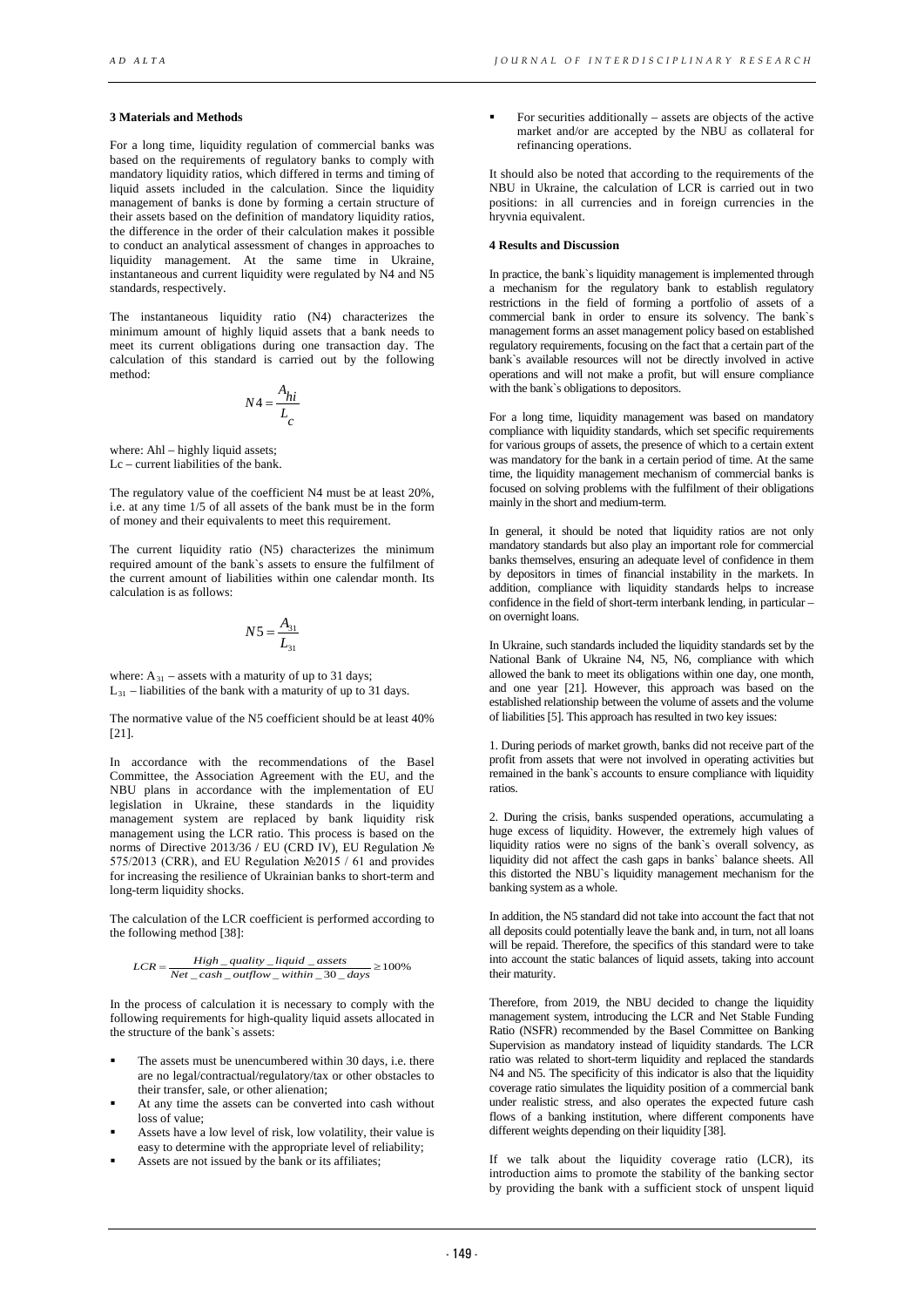assets of high quality, which can be easily and quickly converted into cash. This principle differs from the one on which liquidity regulation was based by short-term standards N4 and N5. Consider the difference using the comparative characteristics of the old liquidity ratios with the liquidity ratio LCR (Table 1).

Table 1: Comparative characteristics of liquidity ratios N4, N5, and ratio LCR

| <b>Criterion</b>                                                                              | Ratios N4 i N5                                                                                                                                                                                  | <b>Coefficient LCR</b>                                                                                            |
|-----------------------------------------------------------------------------------------------|-------------------------------------------------------------------------------------------------------------------------------------------------------------------------------------------------|-------------------------------------------------------------------------------------------------------------------|
| <b>Time limits</b>                                                                            | $N4 - 1$ operating day;<br>$N5 - 1$ month                                                                                                                                                       | 1 month                                                                                                           |
| Normative value                                                                               | $N4 - 20\%$ ; $N5 - 40\%$                                                                                                                                                                       | 100%                                                                                                              |
| Use of scenarios in<br>calculating liquidity                                                  | The system of economic<br>standards does not take into<br>account possible scenarios<br>and sets the minimum<br>liquidity levels of the bank's<br>balance sheet for certain<br>time constraints | The position on the need<br>to take into account<br>possible scenarios is<br>actively presented                   |
| Accounting for currency<br>risk                                                               | Calculation of liquidity<br>ratios of the NBU in UAH                                                                                                                                            | Calculation of ratios<br>for each major<br>currency<br>(depending on its<br>share in the bank's<br>balance sheet) |
| Operational regulation of<br>liquidity                                                        | It is provided by monitoring<br>the state of liquidity based<br>on the results of the bank's<br>compliance with the instant<br>liquidity ratio                                                  | Operational control<br>over the liquidity of<br>banks is not<br>provided at the<br>macro level                    |
| Taking into account the<br>level of liabilities<br>components' risk and<br>assets of the bank | Not provided                                                                                                                                                                                    | Provided                                                                                                          |

\* Source: [21]

Thus, it can be argued that the Basel III standard LCR, to a greater extent than standards N4 and N5, is aimed at ensuring the financial sustainability of each individual bank and the banking system as a whole. The reasons for this are the following:

- 1. Liquidity of banks is assessed not "as a stock" but "as a flow", which allows to predict and forecast liquidity risks taking into account future income and liquidity needs and thus ensure the financial stability of banks by preventing and reducing liquidity risk.
- 2. According to the LCR, banks will have to have liquid assets that would cover 100% of short-term liabilities for less than one month.
- 3. Basel III standards, to a greater extent than liquidity standards, provide for the possibility of ensuring the financial stability of banks by preventing and reducing their liquidity risk.

Thus, it can be concluded that the application of the LCR ratio to a greater extent than the liquidity ratios of banks, allows ensuring the proper financial stability of banks by preventing and reducing liquidity risk.

Therefore, given the overall higher efficiency of liquidity management using the LCR ratio, it is necessary to assess the level of adaptation of Ukrainian banks to the introduction of new requirements (Figure 1).



*Figure 1 – Distribution of Ukrainian banks according to the level of LCR execution in all currencies at the beginning of 2019 and 2022*

Source: calculated by the authors based on [22].

As you can see, in the three years since the introduction of the LCR, as mandatory for commercial banks in Ukraine, there are no banks that do not meet this requirement. At the same time, the share of banks with LCR values in excess of the permissible one increased by more than 50%. This is due to the application of new approaches to the formation of the structure of liquid assets. This was also facilitated by regulatory innovations of the NBU, which introduced a new instrument for emergency liquidity support of banks – Emergency liquidity assistance, which provides coverage of temporary liquidity shortages, provided that other sources of its support are exhausted. In addition, the NBU increased the capacity of banks by increasing the volume of foreign currency purchases on the interbank market from 0.5% to 1% of regulatory capital, which ultimately created the conditions for more effective management of foreign exchange liquidity of banks.

However, to assess the effectiveness of liquidity management with a new liquidity coverage ratio, it is necessary to assess its dynamics both in the banking system as a whole and for key system-forming and savings banks (Figure 2).



*Figure 2 – Dynamics of the LCR ratio in all currencies in the banking system of Ukraine for 2019-2022*

Source: calculated by the authors based on [22].

The results of the analysis show that in general, since the introduction of the LCR ratio in the practice of commercial banks of Ukraine, its average value in the banking system has increased by 102.89%. However, it is necessary to note the decline in this value as of January 1, 2022, compared to January 1, 2021. However, this trend is due to hypertrophied imbalances in financial markets resulting from the COVID-19 pandemic, which led to outflows from the banking system during 2021 and resulted in a general change in the structure of assets of commercial banks. An important criterion for the success of the application of the new indicator in the liquidity management system was the positive dynamics of the average value of LCR for systemically important banks in the banking system of Ukraine. In particular, during the analyzed period, the LCR indicator for this category of banking institutions managed to increase its average value to 314.45 percentage points, and the trend of its change is characterized by positive dynamics. Based on this, we can conclude about the stable financial condition of key banks in the country.

The dynamics of the LCR indicator for savings banks need to be assessed separately. As we can see, in the analyzed period it tended to decrease. This is due to the fact that the narrow specialization of savings banks to work with individuals` funds became a problem during the COVID-19 pandemic. These banks suffered the largest outflow of funds due to quarantine restrictions on the economic activity of the population, which forced them to withdraw funds from accounts to cover the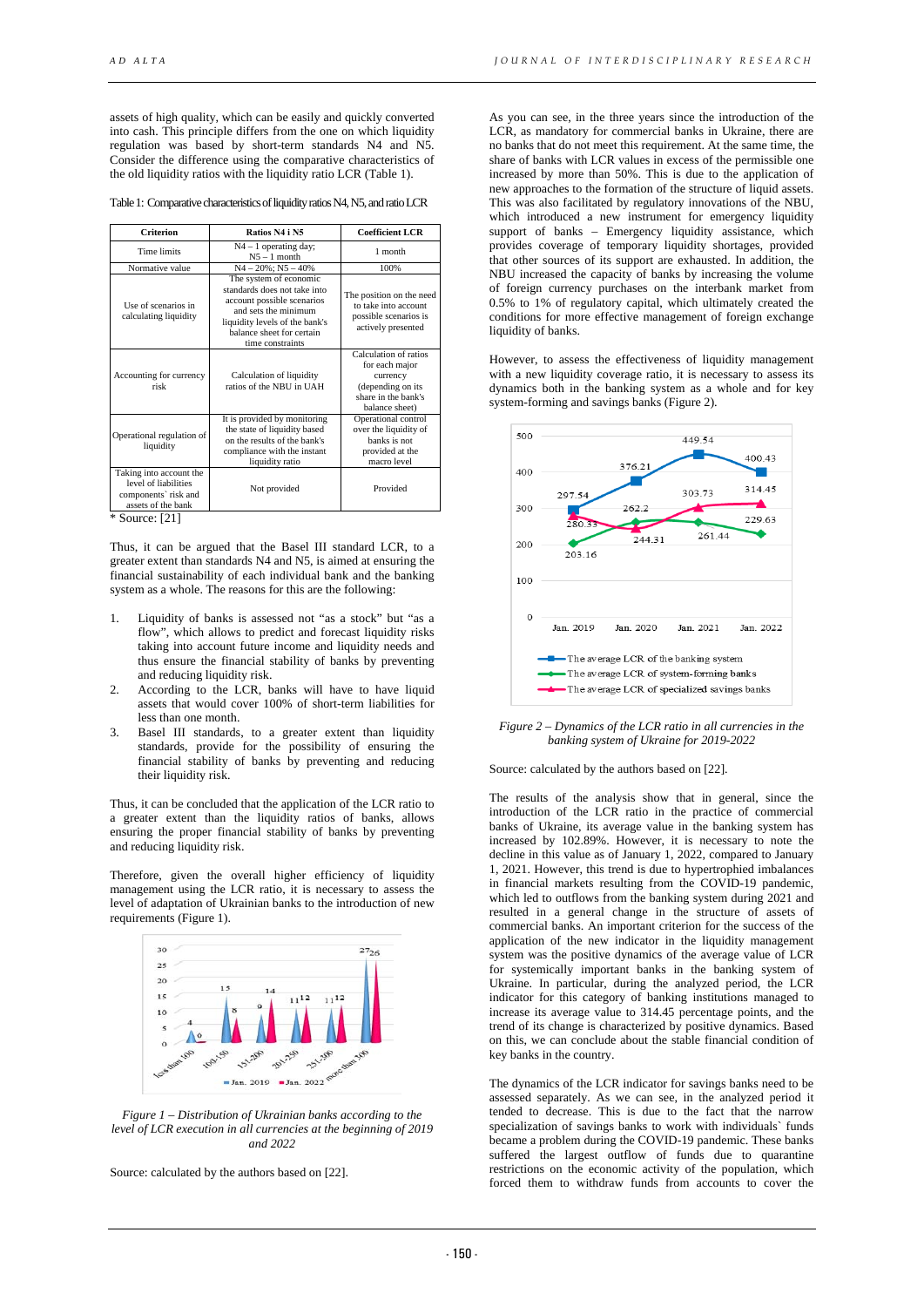current expenditures of households. At the same time, the average value of the liquidity coverage ratio for savings banks is at a sufficient level and more than twice the minimum allowable value.

In general, it can be argued that the introduction of the LCR ratio resulted in the formation of sound management policies for unbalanced liquidity risk by commercial banks in Ukraine, which forced them to expand existing liquidity management tools and adapt them to dynamic changes in financial markets. All this has led to an increase in the overall level of their financial security and its individual components in particular.

In addition, the liquidity management of the bank in the implementation of the provisions of Basel III can be clarified in the sense that the qualitative and quantitative criteria for determining the level of risk and on which the liquidity of banking institutions is assessed can be expanded relative to the basic methodology of regulator.

## **5 Conclusion**

The analysis showed that the introduction of the LCR liquidity ratio in Ukraine significantly contributed to the adaptation of banking regulation and supervision to European standards, and led to increased efficiency of the banking system of Ukraine as a whole by reducing the risk of liquidity loss due to new management methods. At the same time, stress testing took the leading place in the system of bank liquidity management tools, on the basis of which the current analysis of the bank`s sensitivity to liquidity fluctuations in different scenarios is conducted. Adherence to the normative value of LCR = 100% ensures the avoidance of negative scenarios in the short term.

At the same time, the achievement of positive effects from the application of the new liquidity ratio requires the implementation of a set of measures by both the regulator and commercial banks. In particular, the National Bank of Ukraine needs to differentiation the allowable targets for LCR and apply lower values for specialized banks, as well as for the entire banking system during periods of stable growth in order to reduce lowyield assets, which will stimulate business activity of commercial banks. In turn, to improve the efficiency of liquidity management of commercial banks, they need to review corporate governance models, liquidity strategies and tools for measuring liquidity risk through the introduction of internal stress testing and effective cash flow forecasting.

In general, to date, the standards introduced under the Basel III agreement are an important guideline that the National Bank of Ukraine should use in the process of improving and improving the efficiency of the banking system. However, it should be noted that in order to fully implement its main provisions, Ukraine`s financial sector must undergo a number of reforms, including reducing the shadow economy, stabilizing the foreign exchange market and removing problematic financial institutions, which provides grounds for further study of liquidity management trends in the new environment.

## **Literature:**

1. Agres, O., Sadura, O., Shmatkovska, T., & Zelenko, S. (2020). Development and evaluation of efficiency of leasing activities in agricultural sector of Ukraine. *Scientific Papers: Series "Management, Economic Engineering in Agriculture and rural development"*, 20(3), 53-60.

2. Apostolyuk, O., Shmatkovska, T., Chykalo, I., & Husak, A. (2020). Assessment of the rural population economic activity in the system of united territorial communities development: a case study of Volyn Region, Ukraine. *Scientific Papers: Series "Management, Economic Engineering in Agriculture and rural development"*, 20(3), 99-108.

3. Balaniuk, I., Kyrylenko, V., Chaliuk, Yu., Sheiko, Yu., Begun, S., & Diachenko, S. (2021). Cluster analysis of socioeconomic development of rural areas and peasant farms in the system of formation of rural territorial communities: a case study of Volyn region, Ukraine. *Scientific Papers Series "Management, Economic Engineering in Agriculture and Rural Development",* 21(3), 177-188.

4. Binert, O., Sodoma, R., Sadovska, I., Begun, S., Shmatkovska, T., & Balash, L. (2021). Mechanisms for improving economic relations in the milk subcomplex of the agricultural sector: a case study of Ukraine. *Scientific Papers Series "Management, Economic Engineering in Agriculture and Rural Development"*, 21(2), 101-110.

5. Boiar, A. O., Shmatkovska, T. O., & Stashchuk, O. V. (2018). Towards the theory of supranational finance. *Cogent Business & Management*, 5(1).

6. Chaliuk, Y., Dovhanyk, N., Kurbala, N., Komarova, K., & Kovalchuk, N. (2021). The digital economy in a global environment. *AD ALTA: Journal of Interdisciplinary Research,* 11, Special issue XVII, 143-148.

7. Dziamulych, M., Kulinich, T., Shmatkovska, Y., Moskovchuk, A., Rogach, S., Prosovych, O., & Talakh, V. (2022). Forecasting of economic indicators of agricultural enterprises activity in the system of ensuring their management on the basis of sustainable development: a case study of Ukraine. *Scientific Papers Series "Management, Economic Engineering in Agriculture and Rural Development"*, 22(1), 207-216.

8. Dziamulych, M., Moskovchuk, A., Vavdiiuk, N., Kovalchuk, N., Kulynych, M., & Naumenko, N. (2021). Analysis and economic and mathematical modeling in the process of forecasting the financial capacity of milk processing enterprises of the agro-industrial sector: a case study of Volyn region, Ukraine. *Scientific Papers Series "Management, Economic Engineering in Agriculture and Rural Development"*, 21(1), 259-272.

9. Dziamulych, M., Petrukha, S., Yakubiv, V., Zhuk, O., Maiboroda, O., Tesliuk, S., & Kolosok, A. (2021). Analysis of the socio-demographic state of rural areas in the system of their sustainable development: a case study of Ukraine. *Scientific Papers Series "Management, Economic Engineering in Agriculture and Rural Development"*, 21(4), 223-234.

10. Dziamulych, M., Sadovska, I., Shmatkovska, T., Nahirska, K., Nuzhna, O., & Gavryliuk, O. (2020). The study of the relationship between rural population spending on peasant households with the main socioeconomic indicators: a case study of Volyn region, Ukraine. *Scientific Papers: Series "Management, Economic Engineering in Agriculture and rural development"*, 20(2), 217-222.

11. Dziamulych, M., Shmatkovska, T., Gordiichuk, A., Kupyra, M., & Korobchuk, T. (2020). Estimating peasant farms income and the standard of living of a rural population based on multifactorial econometric modeling: a case study of Ukraine. *Scientific Papers: Series "Management, Economic Engineering in Agriculture and rural development"*, 20(1), 199-206.

12. Dziamulych, M., Shmatkovska, T., Petrukha, S., Zatsepina, N., Rogach, S., & Petrukha, N. (2021). Rural agritourism in the system of rural development: a case study of Ukraine. *Scientific Papers Series "Management, Economic Engineering in Agriculture and Rural Development"*. 21(3), 333-343.

13. Dziamulych, M., Stashchuk, O., Korobchuk, T., Mostovenko, N., Martyniuk, R., Strelkova, I., & Grebeniuk, N. (2021). Banking innovations and their influence on the formation of digital banking. *AD ALTA: Journal of Interdisciplinary Research*, 11(2), Special issue XXI, 108-112.

14. Dziamulych, M., Yakubiv, V., Shubala, I., Filiuk, D., & Korobchuk, L. (2020). Analysis and evaluation of the rural labour market and employment of the rural population: a case study of Volyn region, Ukraine. *Scientific Papers Series "Management, Economic Engineering in Agriculture and Rural Development"*, 20(4), 165-174.

15. Granaturov, V., Kaptur, V., & Politova, І. (2016). Determination of tariffs for telecommunication services on the cost simulation modeling. *Economic Annals-XXI*, 156(1-2), 83-87.

16. Horoshkova, L., Khlobystov, Ie., Filipishyna, L., Shvydenko, M., & Bessonova, S. (2020). Economic and mathematical modeling of ecological expenditure for sustainable development of united territorial communities. *Uropean Association of Geoscientists & Engineers. Conference Proceedings, XIV International Scientific Conference*